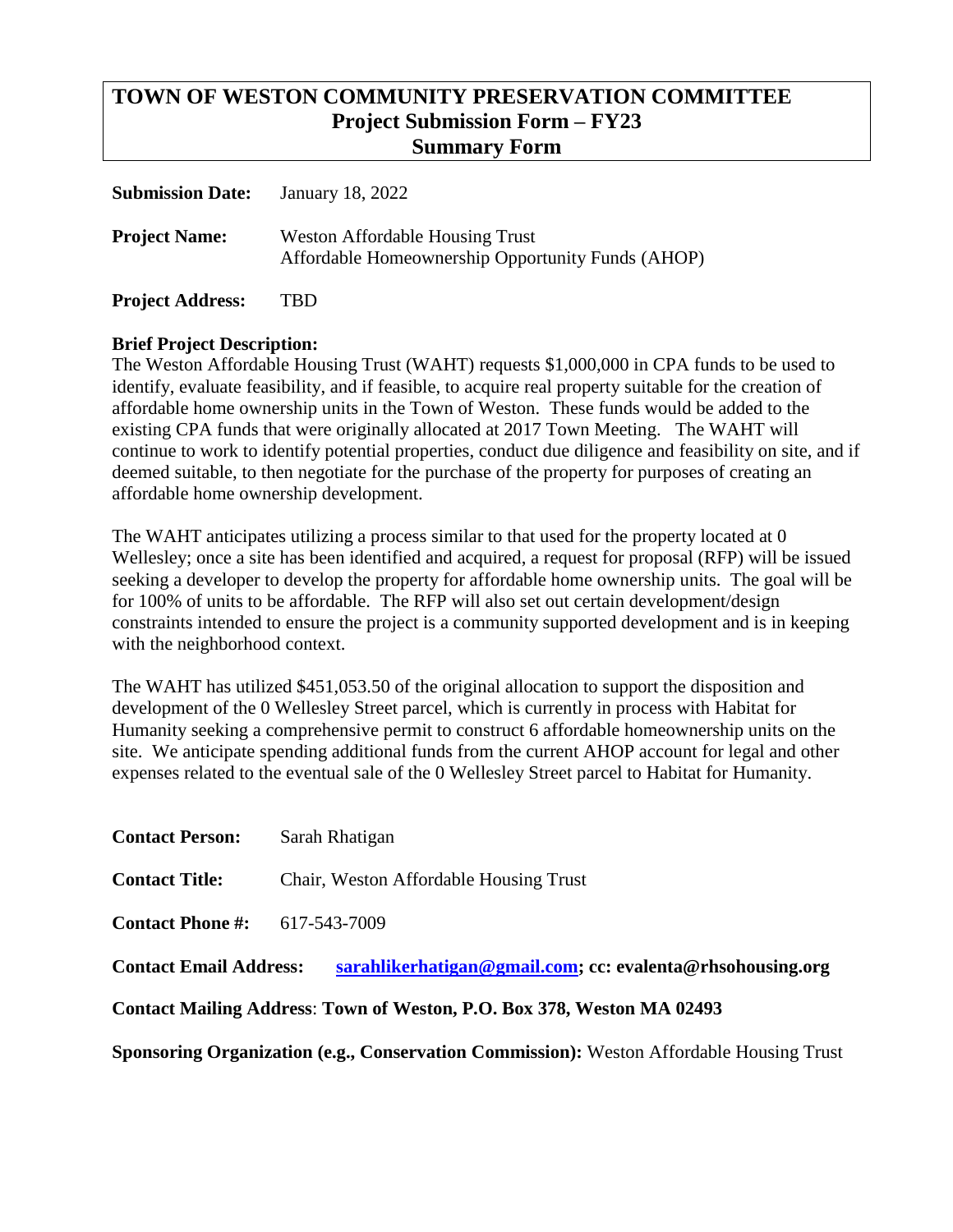**Eligibility - Only activities designated in "Yes" boxes, below, are eligible uses of CPA Funds. Please mark the box, or boxes, that apply:**

|                                              | <b>Open Space</b>                                | <b>Historic</b><br><b>Resources</b> | <b>Recreational</b><br>Land | <b>Community</b><br><b>Housing</b>               |
|----------------------------------------------|--------------------------------------------------|-------------------------------------|-----------------------------|--------------------------------------------------|
| <b>Acquire</b>                               | Yes                                              | Yes                                 | Yes                         | Yes                                              |
| <b>Create</b>                                | Yes                                              | N <sub>o</sub>                      | Yes                         | Yes                                              |
| <b>Preserve</b>                              | Yes                                              | Yes                                 | Yes                         | Yes                                              |
| <b>Support</b>                               | No                                               | N <sub>o</sub>                      | N <sub>o</sub>              | Yes                                              |
| <b>Rehabilitate</b><br>and/or Restore        | Yes, if acquired or<br>created with CPA<br>funds | Yes                                 | Yes                         | Yes, if acquired or<br>created with CPA<br>funds |
| <b>Administrative</b><br><b>Fund Request</b> | Yes                                              | Yes                                 | Yes                         | Yes                                              |

**Projected Cost (***Please add information for additional fiscal years as necessary***):**

| <b>Fiscal Year</b>                                                                                 | <b>Total Project Cost</b> | <b>CPC</b> Funds | <b>Other Funding Sources</b> |  |  |
|----------------------------------------------------------------------------------------------------|---------------------------|------------------|------------------------------|--|--|
|                                                                                                    |                           | Requested        | (amount and source)          |  |  |
| 2018                                                                                               | $$451,053.50*$            | \$950,000        |                              |  |  |
| 2022                                                                                               | \$0                       | \$0              |                              |  |  |
| 2023                                                                                               |                           | \$1,000,000      |                              |  |  |
| 2024                                                                                               |                           |                  |                              |  |  |
| Total:                                                                                             |                           | \$1,950,000      |                              |  |  |
| This is the amount that has been committed from the original allocation. These are costs<br>$\ast$ |                           |                  |                              |  |  |
| associated with 0 Wellesley St. (\$450,000 grant to Habitat and remainder for legal fees)          |                           |                  |                              |  |  |
| TOWN OF WESTON COMMUNITY PRESERVATION COMMITTEE                                                    |                           |                  |                              |  |  |

# **Project Submission Form – FY23 Application**

#### **Please address the following questions/categories using additional sheets as necessary.**

**1. Goals/Community Need:** What are the goals of the proposed project? Who will benefit and why? Does the project address needs identified in exisiting Town plans?

The overall goal, aligning with the mission of the Weston Affordable Housing Trust, is to increase the supply of affordable housing in Weston, aligning with the strategies identified in the 2021 Weston Housing Production Plan (HPP). Expanding this program was one of the stratagies outlined in the HPP which could be effective in providing a variety of housing options, promoting welcoming and diverse community, distributing housing throughout Weston, addressing local needs and housing production goals with housing that is compatible with the community.

WAHT seeks to create opportunities for development of affordable housing that will not ordinarily arise through the usual market forces, due to high land acquisition costs and opposition to higher density development. All of the current housing proposals are for affordable rental housing, this fund seeks to support the development of affordable homeownership opportunities, providing an opportunity to households that would otherwise not have an opportunity to buy a house in Weston.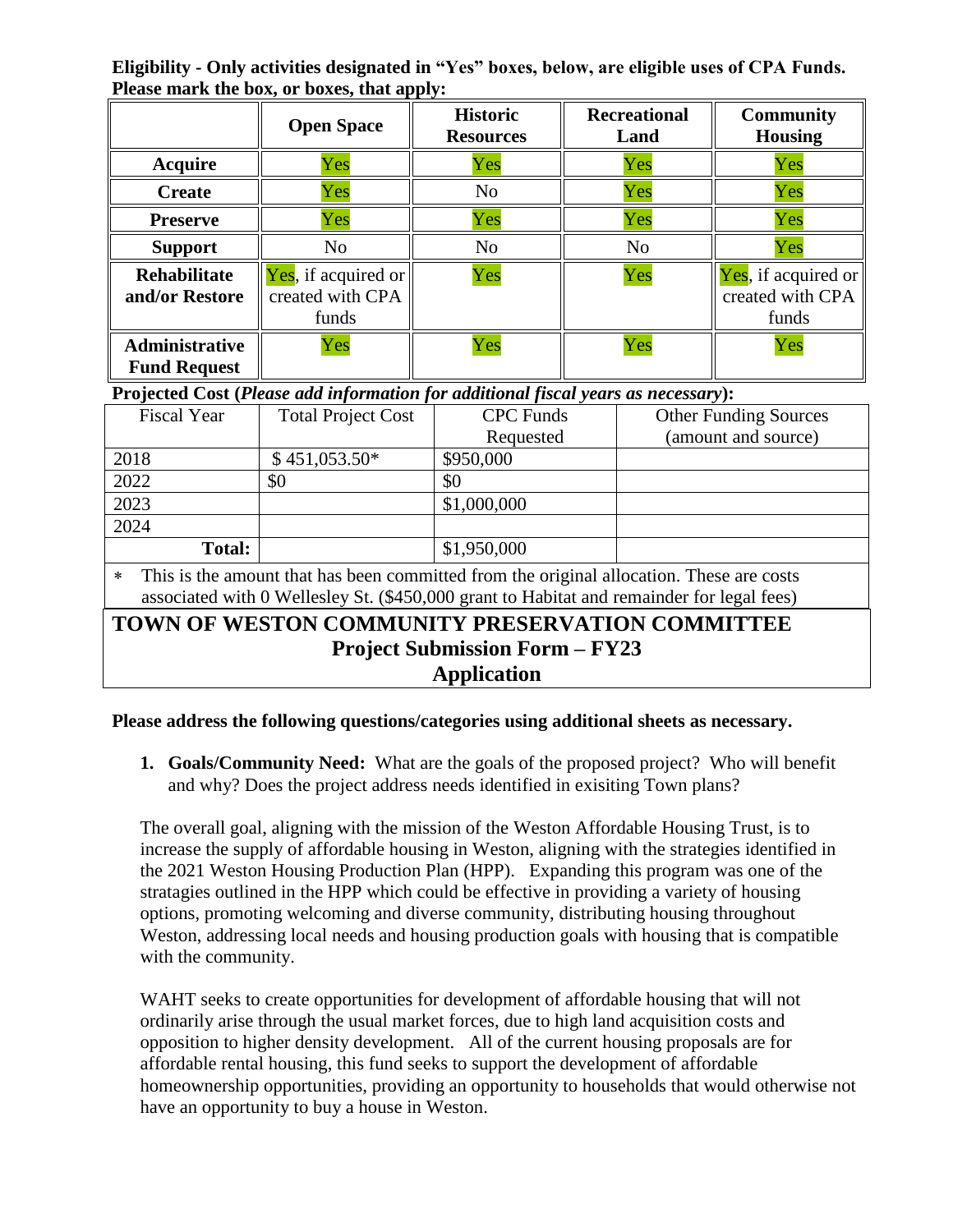- **2. Project Timeline:** Describe project milestones and when they will be completed.
- **3. Community and Municipal Support:** Describe the nature and level of support for and/or opposition to this project. Additionally, *all applicants must submit the attached acknowledgement executed by the Town Manager.*
- **4. Budget:** Provide a line item budget and an explanation of how the budget was prepared. Include back up documentation including any proposals for services, professional cost estimates, etc. For community housing development projects, provide a phased sources and uses of funds.
- **5. Other Funding Sources:** In addition to CPA Funds, what other funding sources are available, committed, or under consideration? Include commitment letters, and describe any other attempts to secure public or private funding for this project.
- **6. Implementation:** Identify the person/persons responsible for project implementation and describe his/her/their relevant experience.
- **7. Comparable Projects:** List and describe any comparable projects.
- **8. Operations/Maintenance:** If the project is revenue generating, provide a 5 year operating budget. If the project will not generate revenue but ongoing maintenance will be required, provide a 5 year budget with funding sources identified. (CPA funds cannot be used for maintenance). Identifiy the person(s)/entity responsible for operations/maintenance.
- **9. Multiple Projects:** Sponsors with multiple proposals should prioritize them here.

#### **10. Provide Supporting Documentation as Applicable:**

- **a. Evidence of Site Control (e.g., purchase and sale agreement);**
- **b. Feasibility Studies;**
- **c. Appraisal;**
- **d. Letters of Support;**
- **e. Maps;**
- **f. Statistics; and**
- **g. Other Relevant Information.**